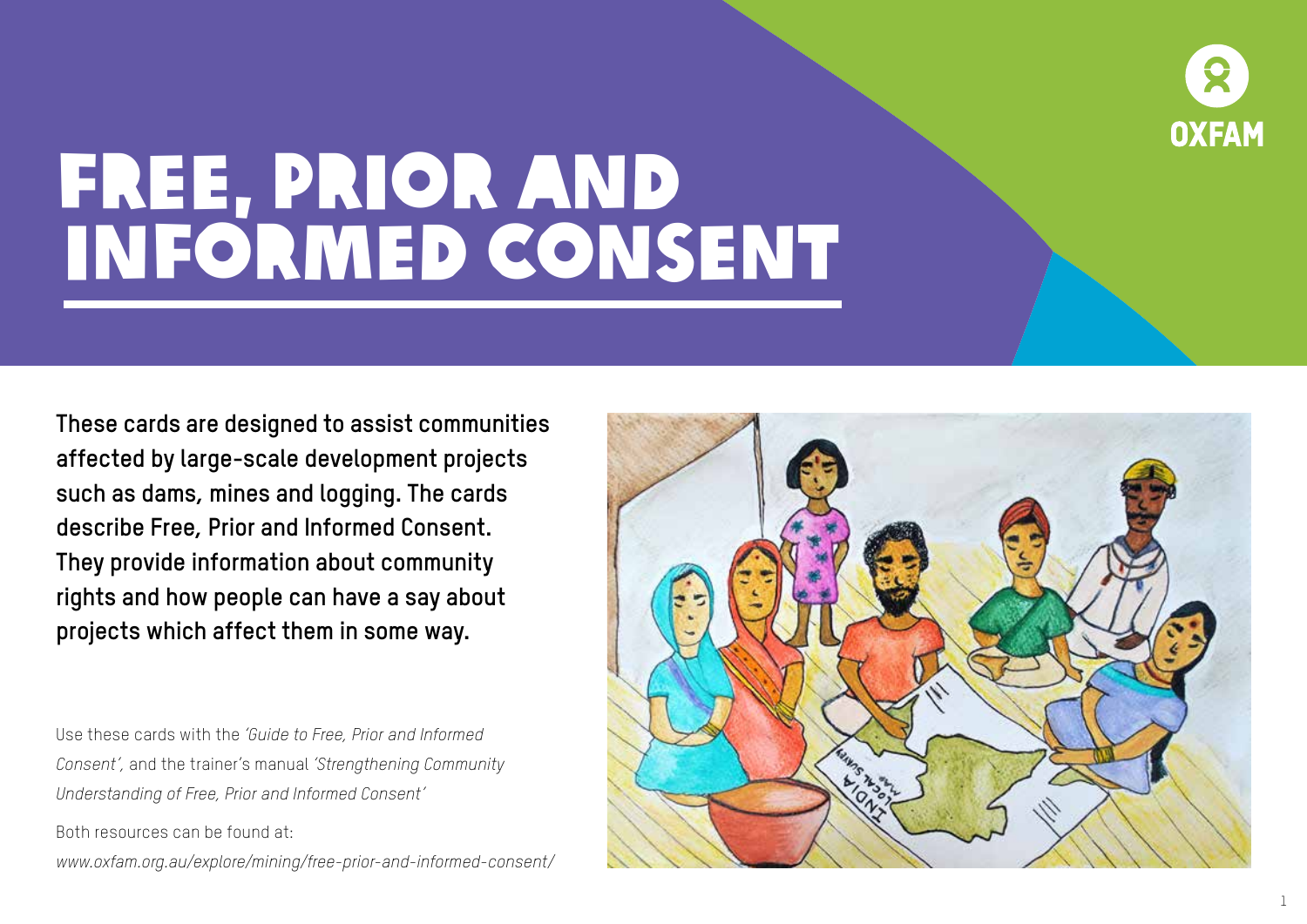

#### **What is free, prior and informed consent?**

'Free, prior and informed consent' is a right held by Indigenous Peoples. It means that Indigenous Peoples have the right to give or withhold their consent to projects that affect their land, territories and natural resources.

The decision to give or withhold consent must be made free from force, intimidation, manipulation, coercion or pressure.

Consent must be asked for prior to Government allocating land for a particular land use and prior to approval of specific projects.

The decision to give or withhold consent must be an informed decision based on having information about the project that is understood by your community.

For non-Indigenous Peoples, consultation and negotiation in decision-making processes about projects should be guided by these principles. Consultation and negotiation should be undertaken only when you are not forced or pressured to participate, prior to decisions being made and decisions should only be made when you are fully informed of the issues being discussed and negotiated.

The right of Indigenous Peoples to give or withhold their free, prior and informed consent to actions or projects that affect their lands, territories and natural resources is recognised in the United Nations Declaration on the Rights of Indigenous Peoples (www.un.org/esa/socdev/unpfi i/en/declaration.html).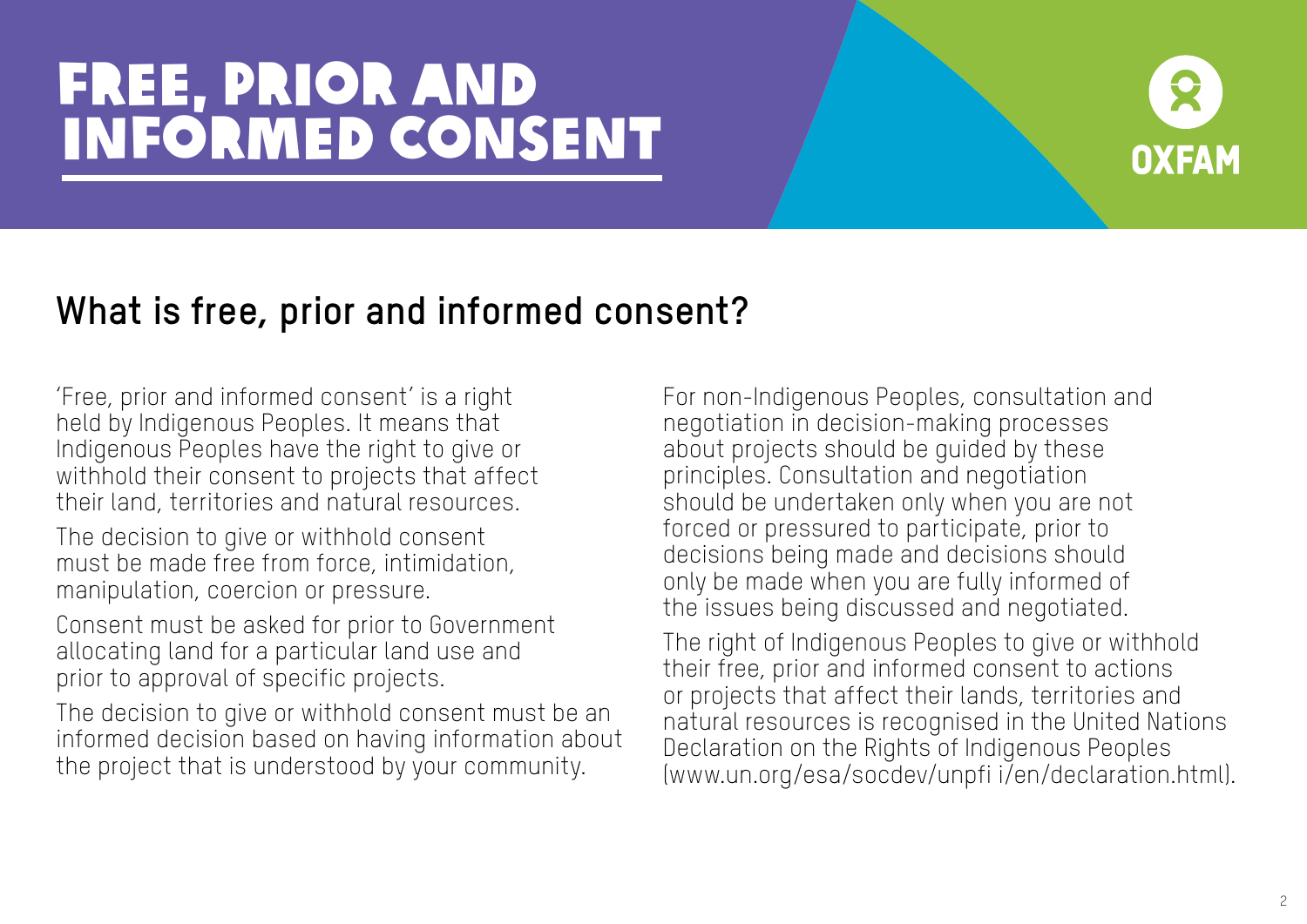

### STEP 1

### **Find out who is developing the proposed project**

First, you need to know who is planning or developing the project. Then you will know who should be seeking your consent, who to ask for information and, who you will need to consult and negotiate with.

Large projects usually involve many different organisations. This may include governments, private companies or a bank.

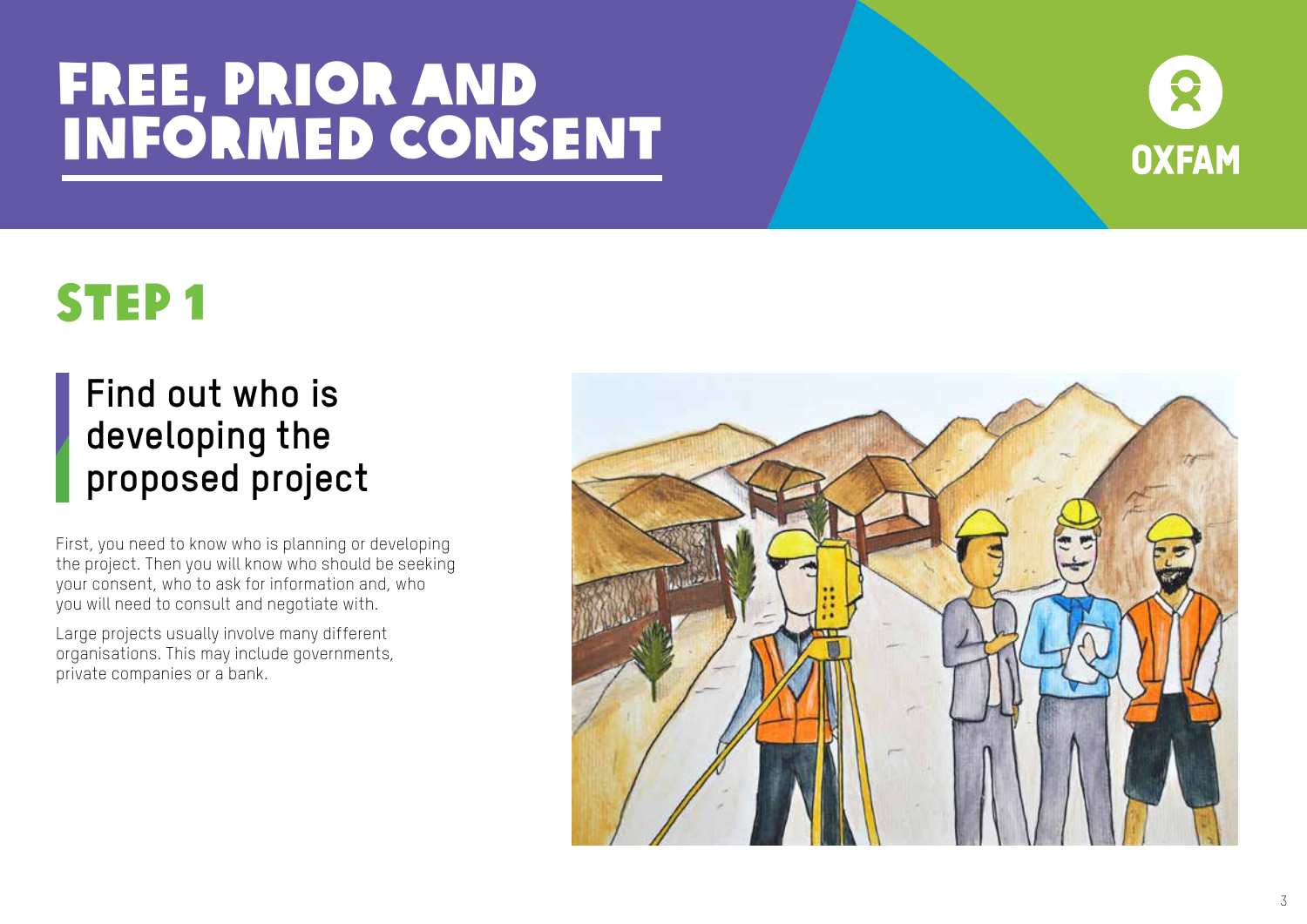

### STEP 2

#### **Request information from the project developers**

It is important to understand how the project will impact your community. Then you can make an informed decision to give or withhold your consent. Consultation and negotiation should only happen when you understand the issues being discussed.

You can request information from the project developers. This information should be easy to understand and in your own language. You may also have some questions that you would like to ask the project developers.

Do you have this information? If not, do you have a strategy or ideas on how you can get it?

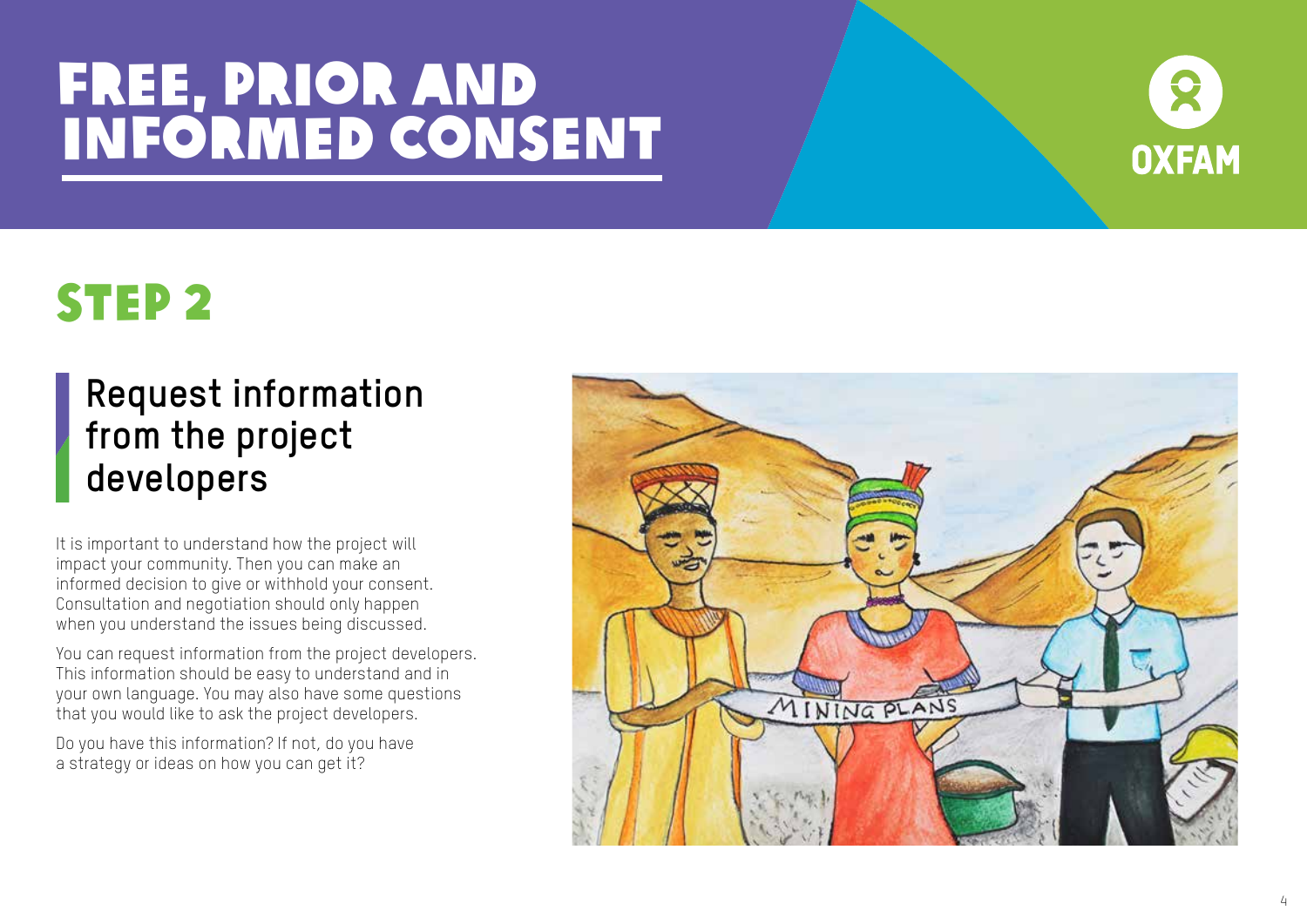

### STEP 3

### **Hold discussions within your community**

Everyone in your community should be informed about the project and decide together what is important.

You should take into account the views of all community members. Try to ensure that all community members, including women and young people, are involved in the decision making process. This is important because large projects will affect everyone differently.

Your community may then decide to appoint community representatives to negotiate with the project developers.

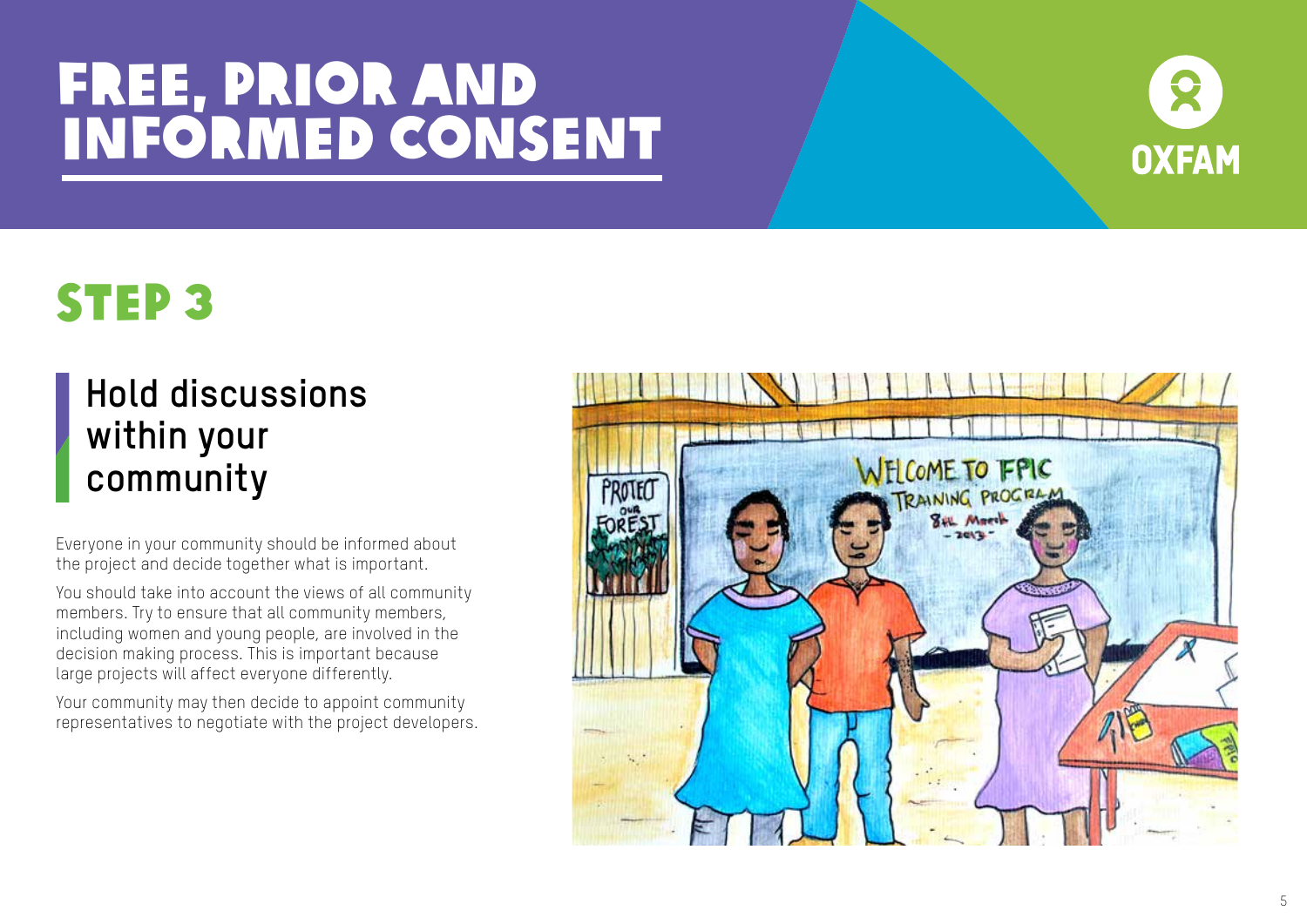

### STEP 4

#### **Community negotiations with the project developers**

You may decide to consult and negotiate with the project developers. You can do this to get more information about the project.

You may also decide to negotiate with the project developers to ensure that your community receives benefits from the project. If you do give your consent to the project, these benefits could become part of the conditions on which you give your consent.

Talking with the developers does not mean that you agree to the project. Giving consent is different to agreeing to consult with the project developers.

Have you been given information about the project? If not, see step 5.

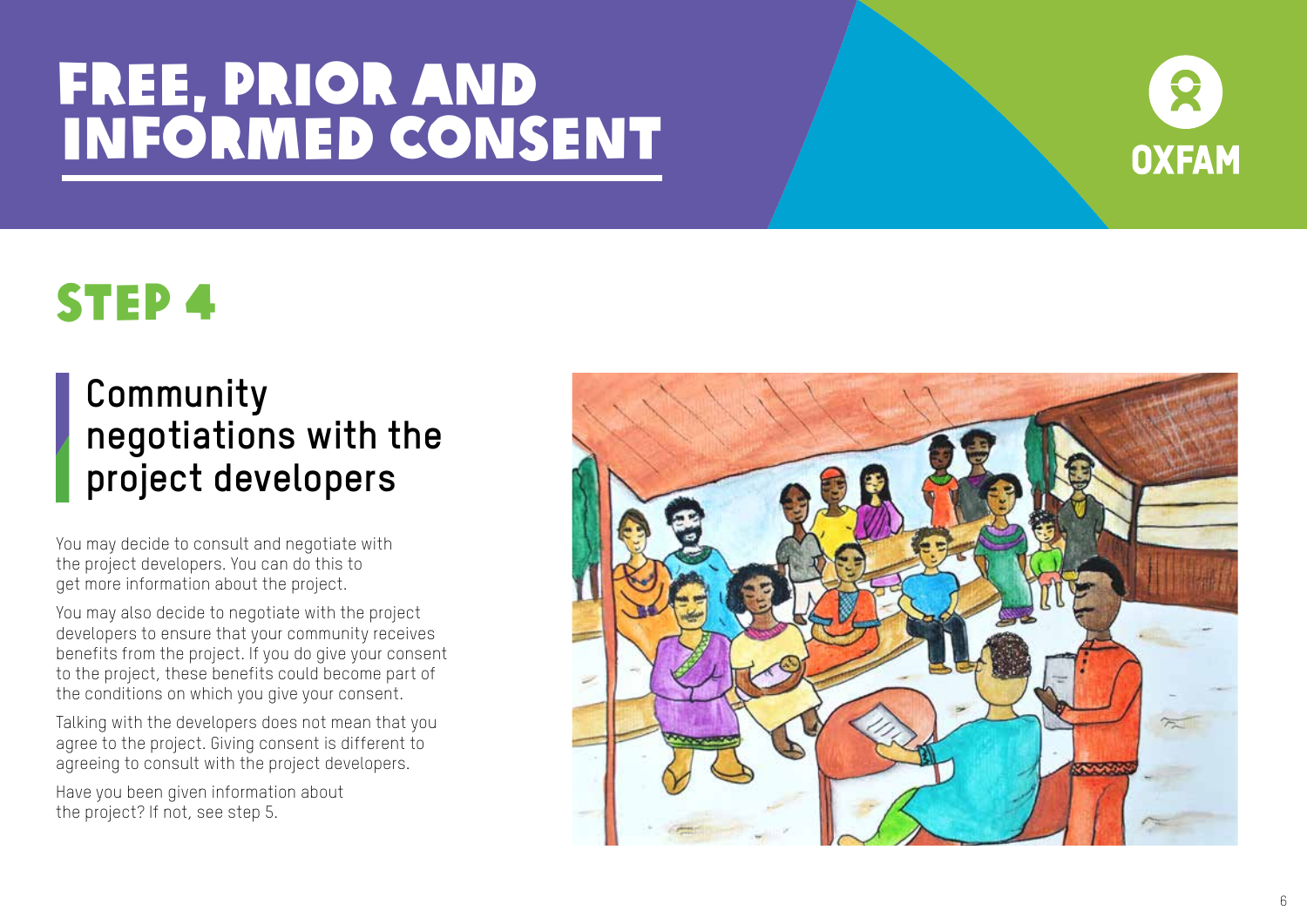

## STEP 5

#### **Seek independent advice**

You may not understand all the information project developers give you. Negotiating with project developers can be difficult.

You have the right to get independent legal and technical advice to help you make a decision. Remember that your decisions should be informed decisions.

Do you know what lands (or sections of river) will be taken by the project? Have you been given information in your own language?

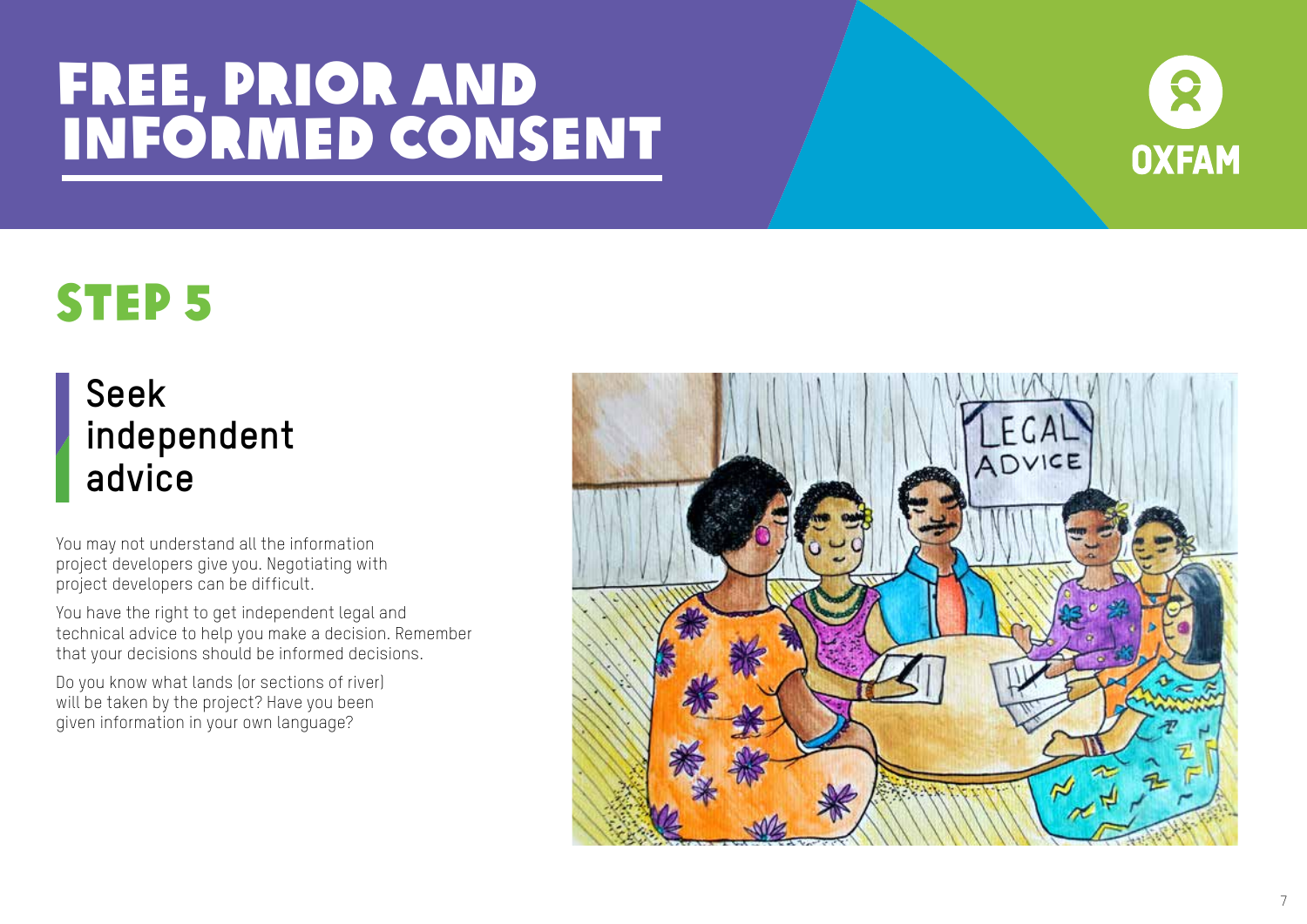

### STEP 6

#### **Make decisions as a community**

Free, prior and informed consent is a collective right. Your community must make a decision together in accordance with your own traditional decision-making processes.

If you decide to give your consent to a project you should record your decision in writing. You should also record what benefits you have negotiated with the project developers or the conditions on which your consent is based. Your community may chose to enter into an impact benefi t agreement with the project developer.